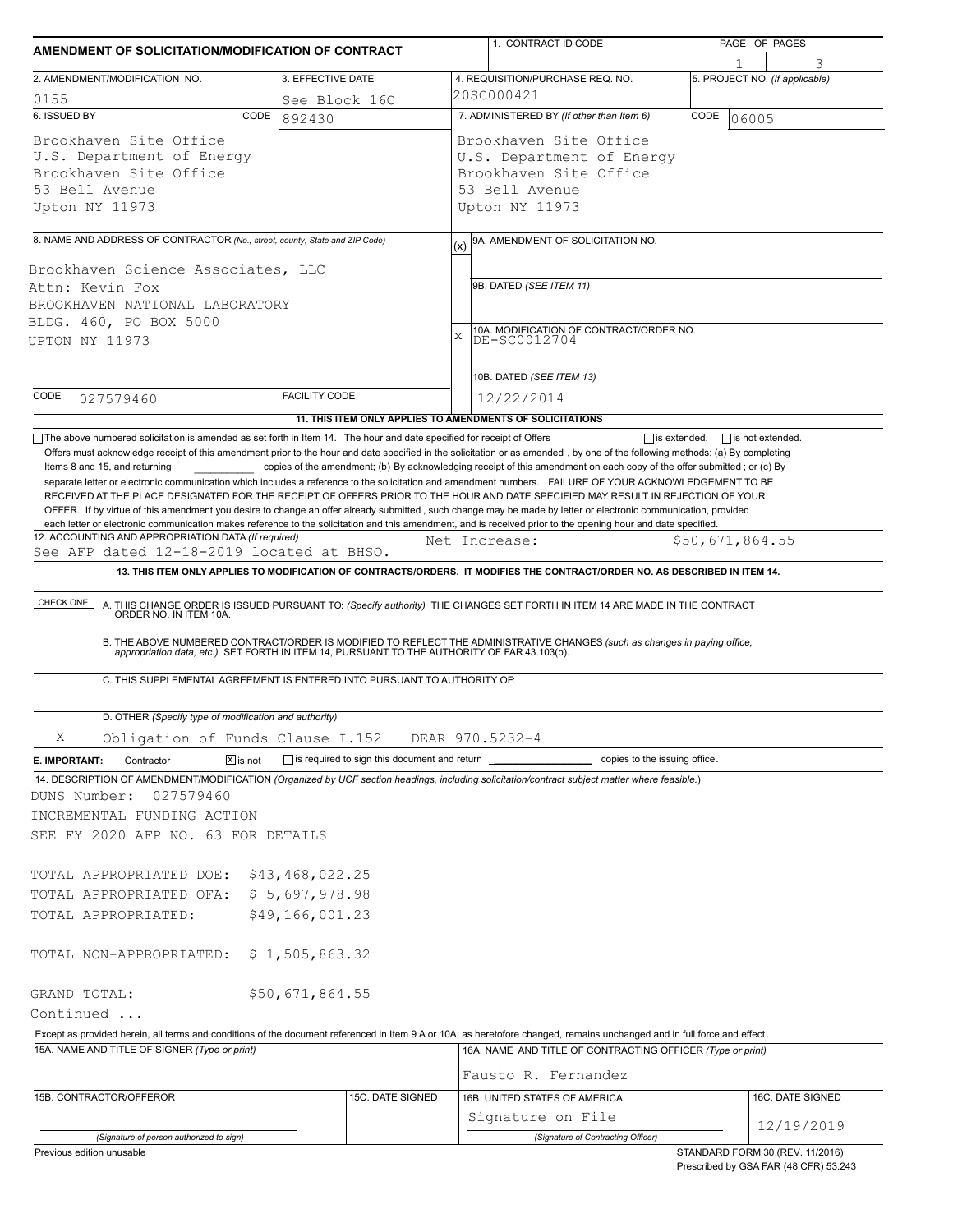**CONTINUATION SHEET** DE-SC0012704/0155 REFERENCE NO. OF DOCUMENT BEING CONTINUED **Example 2008** PAGE OF

NAME OF OFFEROR OR CONTRACTOR

Brookhaven Science Associates, LLC

| ITEM NO.<br>(A) | SUPPLIES/SERVICES<br>(B)                                                                                                                                               | QUANTITY UNIT<br>(C) | (D) | <b>UNIT PRICE</b><br>(E) | <b>AMOUNT</b><br>(F) |
|-----------------|------------------------------------------------------------------------------------------------------------------------------------------------------------------------|----------------------|-----|--------------------------|----------------------|
|                 | PREVIOUS CONTRACT AMOUNT: \$3,262,573,908.67<br>NEW CONTRACT AMOUNT:<br>\$3,313,245,773.22<br>INFORMATION LISTED BELOW IS AUTO-GENERATED<br>CONTENT BY STRIPES:        |                      |     |                          |                      |
|                 | LIST OF CHANGES:<br>Reason for Modification : Funding Only Action                                                                                                      |                      |     |                          |                      |
|                 | Total Amount for this Modification: \$50,671,864.55<br>New Total Amount for this Version:<br>\$3,313,245,773.22                                                        |                      |     |                          |                      |
|                 | New Total Amount for this Award: \$3,313,245,773.22<br>Obligated Amount for this Modification:<br>\$49,166,001.23                                                      |                      |     |                          |                      |
|                 | New Total Obligated Amount for this Award:<br>\$3,311,739,909.90                                                                                                       |                      |     |                          |                      |
|                 | CHANGES FOR LINE ITEM NUMBER: 1<br>Total Amount changed<br>from \$3,262,573,908.67 to \$3,313,245,773.22<br>Obligated Amount for this modification:<br>\$49,166,001.23 |                      |     |                          |                      |
|                 | CHANGES FOR DELIVERY LOCATION: 06005<br>Amount changed from \$3,262,573,908.67 to<br>\$3,313,245,773.22                                                                |                      |     |                          |                      |
|                 | NEW ACCOUNTING CODE ADDED:<br>Account code:<br>See AFP dated 12-18-2019 located at BHSO                                                                                |                      |     |                          |                      |
|                 | Fund 00000<br>Appr Year 0000<br>Allottee 00                                                                                                                            |                      |     |                          |                      |
|                 | Reporting Entity 000000<br>Object Class 00000<br>Program 0000000                                                                                                       |                      |     |                          |                      |
|                 | Project 0000000<br>WFO 0000000<br>Local Use 0000000                                                                                                                    |                      |     |                          |                      |
|                 | Quantity: 0<br>Amount: \$5,697,978.98<br>Percent: .17198                                                                                                               |                      |     |                          |                      |
|                 | Subject To Funding: N<br>Payment Address:<br>Payment - Direct Payment                                                                                                  |                      |     |                          |                      |
|                 | from U.S. Dept of Treasury                                                                                                                                             |                      |     |                          |                      |
|                 | NEW ACCOUNTING CODE ADDED:<br>Continued                                                                                                                                |                      |     |                          |                      |
|                 |                                                                                                                                                                        |                      |     |                          |                      |